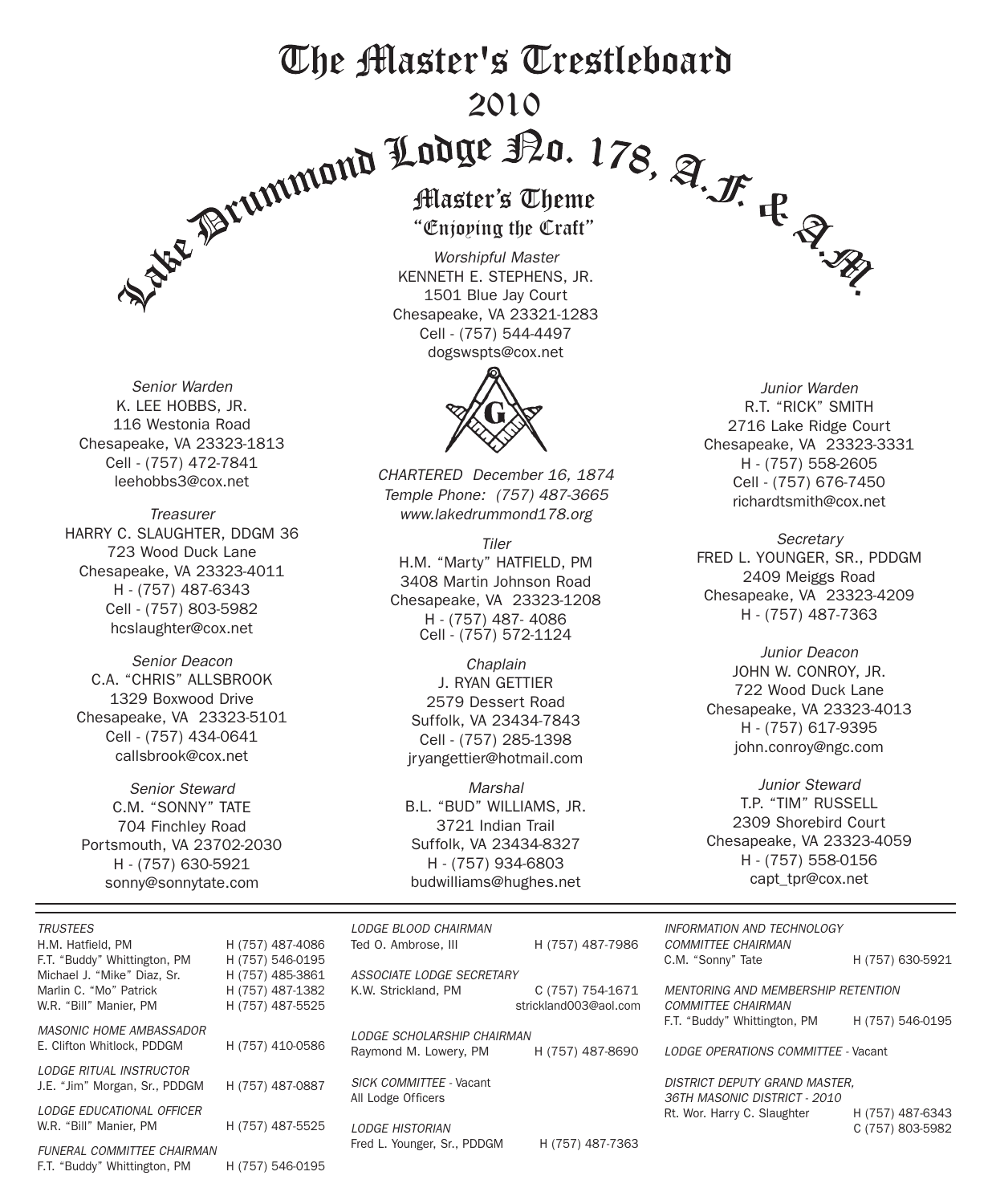Brethren,

Happy New Year! I hope everyone enjoyed the holidays!

I would like to thank the members of Lake Drummond Lodge for allowing me to serve as Worshipful Master for this Masonic year. The foundation for this great lodge has been established by many great men before me. As your Master, I promise to do my best to build on the foundation the members and past master of Lake Drummond have laid. Also, to stand to and abide by the laws, resolutions and edicts of this and all Masonic lodges. A special thanks to my family and Masonic brothers who have supported me in this undertaking. Without your support this would have not been possible. I have made many friends over the years at this lodge and it holds a very special place in my heart. It happens to be where I met my wife some 30 years ago, when she was the Honored Queen of Bethel 11.

My theme for this coming year is "Enjoying the Craft." We are all here by choice and should enjoy Masonry and the time we spend together.

I plan to continue the projects my predecessors have established and add a few of my own.

Through our mentoring program we should build on the foundation of this lodge by guiding our new brothers. Remember that youngest member may one day become your Worshipful Master.

To the members that attend lodge regularly, pick up the phone and invite a brother along with you. I think we will be surprised how quickly we can fill this lodge.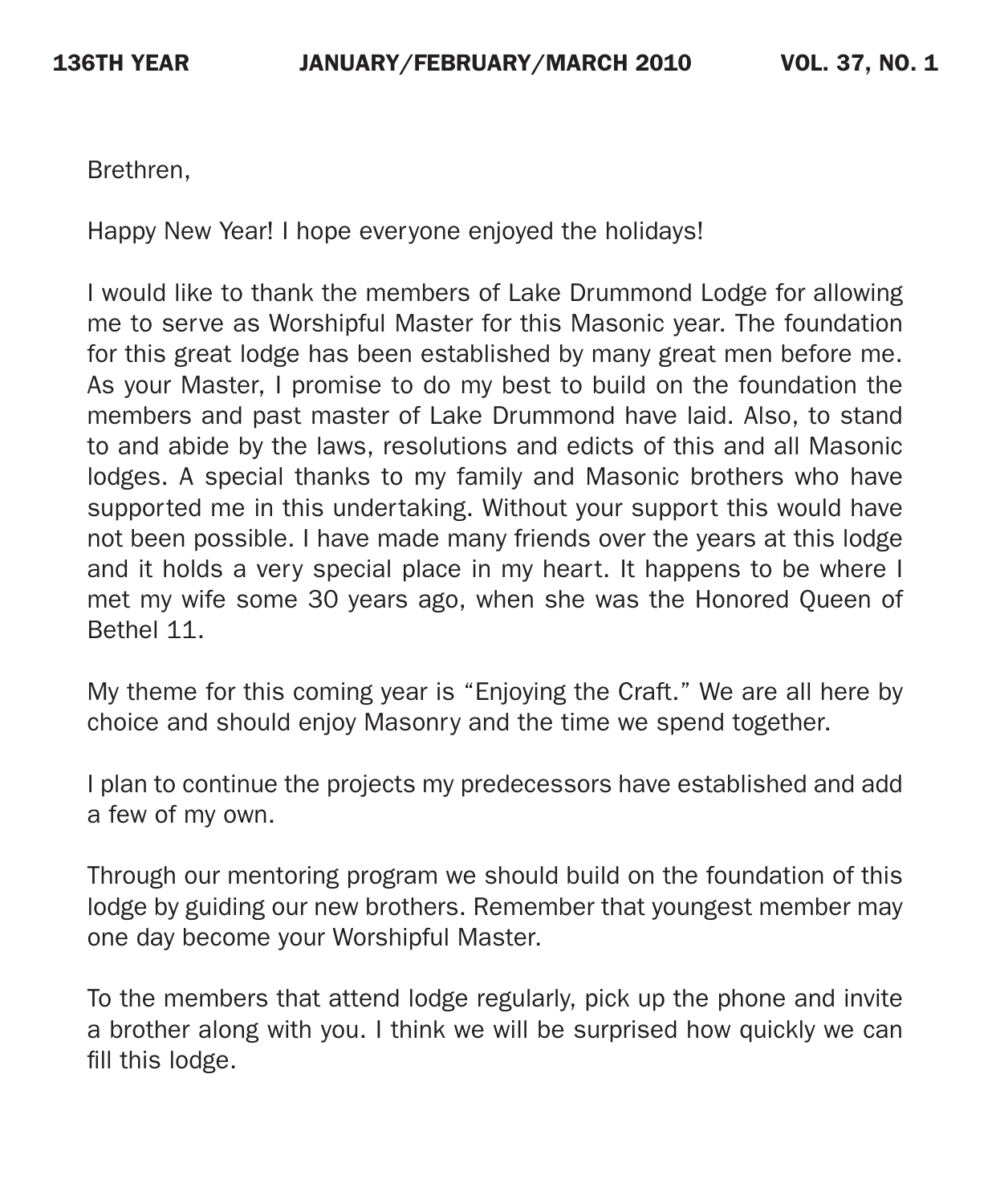Please visit and support our appendant bodies and youth organization, Bethel 11.

To all the members of Lake Drummond, again my heartfelt thanks for allowing me to serve as your Worshipful Master. Please come to lodge soon and often and "Enjoy the Craft" of the greatest fraternity in the world.

May the Lord bless you and prosper you and your families in 2010.

Sincerely and Fraternally

Kenneth E. Stephens, Jr.

Kenneth E. Stephens, Jr.



# OUR NEW WEBSITE!

# *Please visit us at*  www.lakedrummond178.org

Any brethren wishing to receive this communication via email please contact Bro. Sonny Tate at sonnytate@sonnytate.com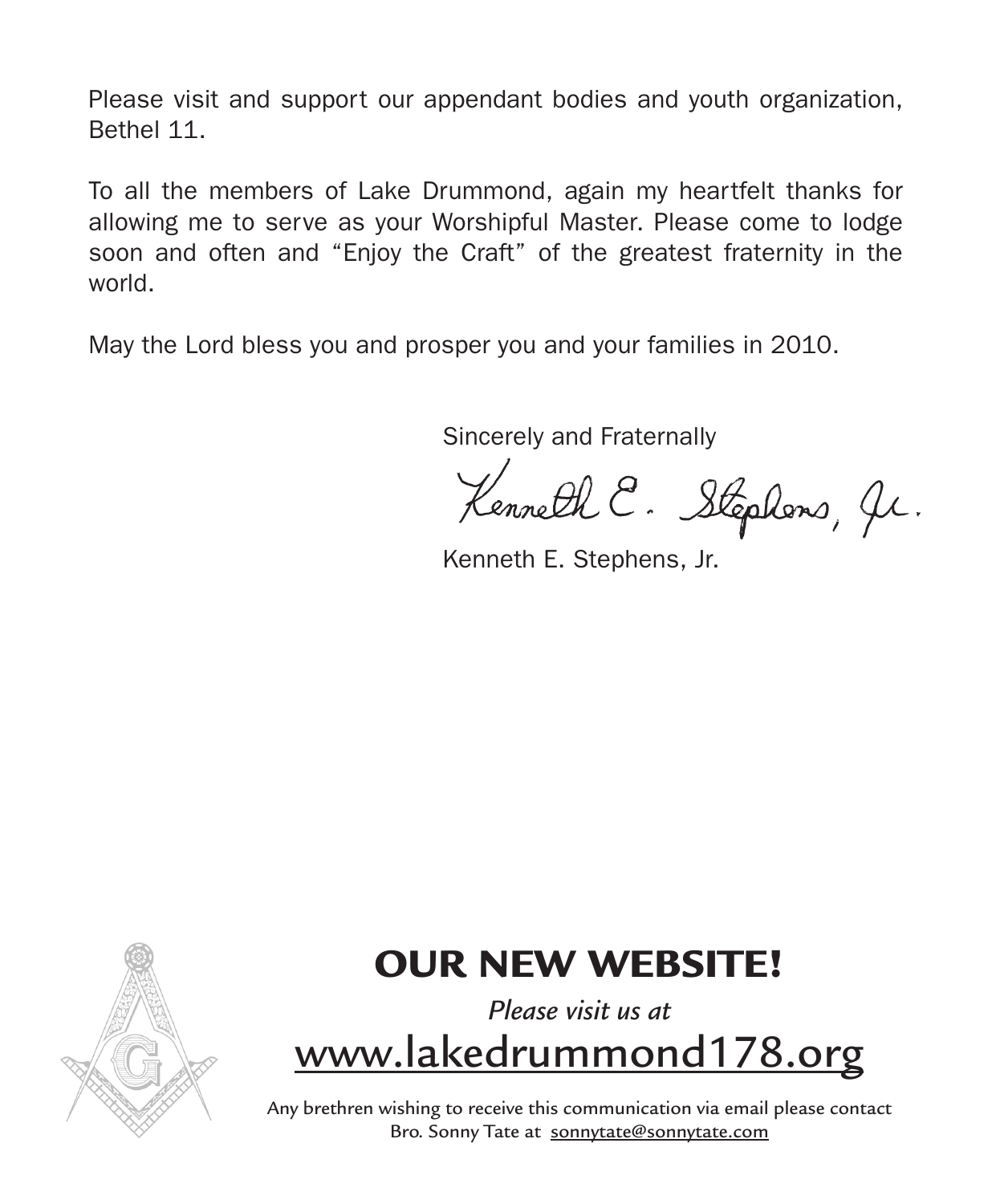### MEMBERSHIP DUES - \$100.00 PER YEAR, EFFECTIVE JAN. 1, 2004

2010 dues reminder envelopes were mailed to the membership with the Oct./Nov./Dec. 2009 Bulletin. The Secretary reports there are 11 members who have not paid their 2009 dues as of this date.

### GRAND LODGE'S LIFE MEMBERSHIP IN PERPETUITY PLAN FOR MEMBERS

Life Memberships can be paid in full or by an installment schedule of your own choosing. More details can be obtained from the Lodge Secretary. Effective January 1, 2004, \$100.00 x 16 years = \$1,600.00 with current year's dues paid. We have 99 LMIP members. We now have 2 members who are making installment payments for their life membership.

#### IN MEMORIAM

| <b>Brother Elden Ray Pennington, 42 MV</b><br>Raised - June 1, 1967 Died - November 4, 2009   |                          |  |  |  |  |  |  |  |
|-----------------------------------------------------------------------------------------------|--------------------------|--|--|--|--|--|--|--|
| <b>Brother Aloys Michael Fohl</b>                                                             |                          |  |  |  |  |  |  |  |
| Raised - September 25, 1993 Died - November 6, 2009                                           |                          |  |  |  |  |  |  |  |
| <b>Brother Walter Henry Becker, 49 MV</b><br>Raised - March 22, 1960 Died - November 10, 2009 |                          |  |  |  |  |  |  |  |
| Brother John Edward Cagle, Jr., PM, 65 MV                                                     |                          |  |  |  |  |  |  |  |
| Raised - May 3, 1944                                                                          | Died - November 15, 2009 |  |  |  |  |  |  |  |
| Brother Robert G. "Pottsie" Stafford, PM, 55 MV<br>Raised - February 4, 1954                  | Died - November 16, 2009 |  |  |  |  |  |  |  |

*Note: The Lodge makes a memorial contribution to the Building Fund in memory of every deceased member.*

## DONATIONS to the Lodge general operating fund

Brothers R.D. Jones, K.L. Vickers, L.J. Lindly, R.B. Barham, R.P. Nelson

## DONATIONS to the Lodge scholarship fund

H.P. Affeldt, R.D. Breher, Victory Chapter No. 16, OES

# DONATIONS to the Lodge BUILDING fund

Brothers R.L. Williams, Jr., PM, W.L. Strickland, R. Dominguez, Jr., PM, V.L. Lewis, R.A. Smoyer, Sr., B.R. Faulkner, PDDGM, J.E. McCann, R.D. Cartwright, E.E. Snell, Jr., H.J. Kidd, PM, J.H. Phillabaum, R.J. Kehl, Sr.

## NEW MEMBERS

Brother Timothy Michael Stockton - Raised - October 22, 2009

Brother Michael I. Stockton - Reinstated - November 19, 2009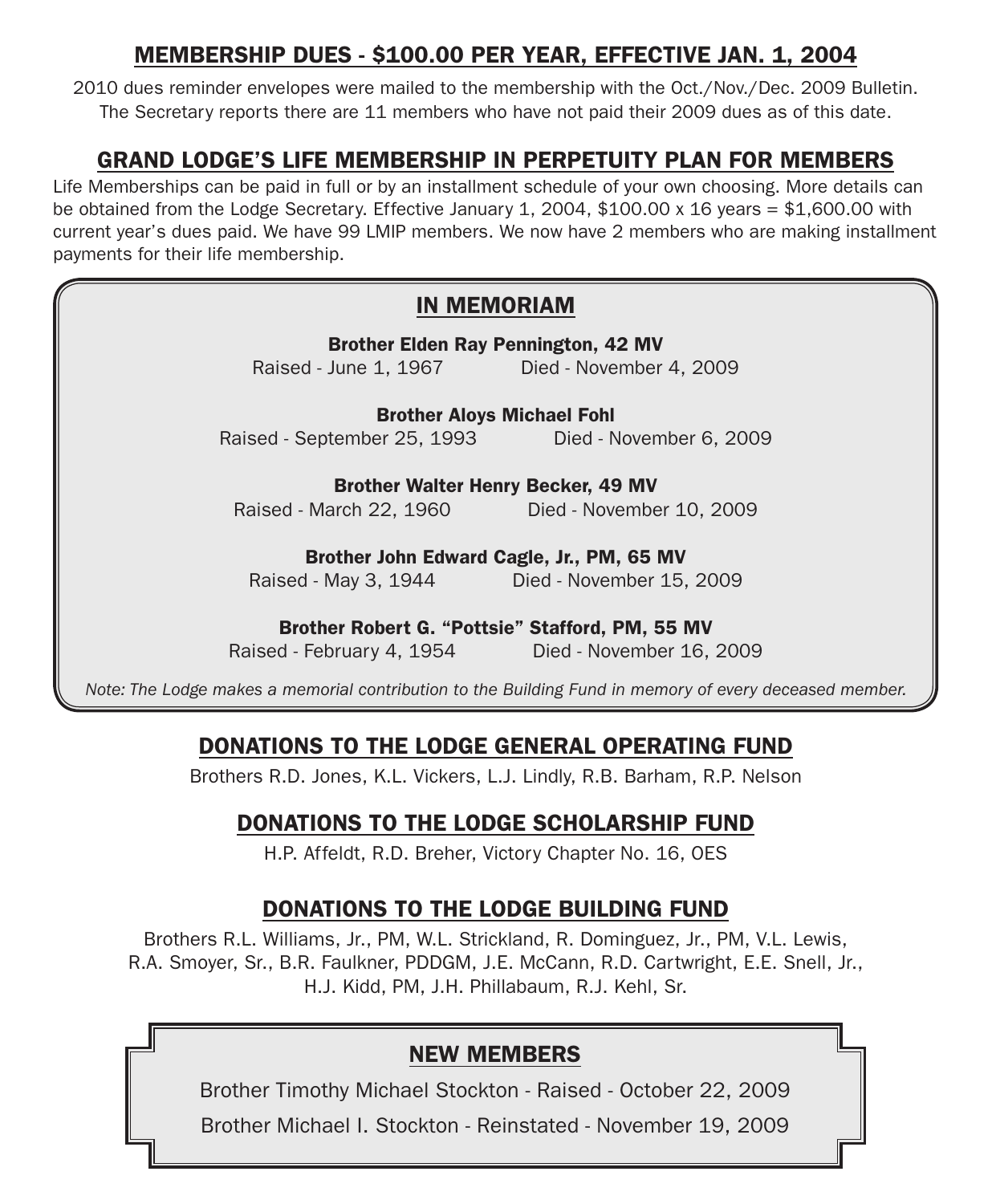#### PRESENTATION OF MASONIC SERVICE AWARDS

25 Year Service Award *to be presented*

Brother Gerald Vaughan Cox Raised - January 31, 1985 Feb. 11, 2010

#### REPORT ON FALL FISH FRY FUND RAISER - SEPTEMBER 26, 2009

RECEIPTS - \$5,804.02

EXPENSES - \$2,738.44

NET GAIN - \$3,065.58

As per standing Resolution adopted November 13, 2003, the profits shall be divided:

#### Two-thirds to General Operating Fund - \$2,043.72

One-third to Building and Maintenance Fund - \$1,021.86

Total Meals Served - 634

#### WITH THE SICK

The following members are on our sick list. Please keep these members in your thoughts and prayers.

Worshipful Robert J. "Bob" Litterst Brother W.C. "Bill" Meiggs, Jr. Brother Frank Forbes, Jr., 60 MV Brother Wiley J. Wilson, Jr. Brother Erskine C. White, 60 MV Brother Dalton L. Burrus, 50 MV Worshipful Gary R. Tester, LMIP Brother Randolph W. Pritchard

Brother A.S. Atwood, Sr. Brother Robert A. Anderson Brother Gene C. Walters, LMIP Brother W. Allan Vanderploeg, LMIP Brother William B. Ferguson, 50 MV Worshipful Elmer E. Walters, Sr., 50 MV & LMIP Brother Thomas R. Deal, Sr. Brother W.L. "Bill" Strickland, LMIP

Brethren, at this time, the Lodge does not have a Sick Committee Chairman. However, until this key position is filled, the Lodge Officers will carry out this function and we encourage all Lodge members to contact any Lodge Officer concerning any of our sick members. The Officers would appreciate additional information on other sick or distressed member(s) who should be added to our sick list.

Worshipful Elmer E. Walters, Sr. has been our Sick Committee Chairman since December 2002. He did an outstanding job contacting our sick and distressed members over the past seven years. Our heartfelt thanks and appreciations are extended to Brother Walters.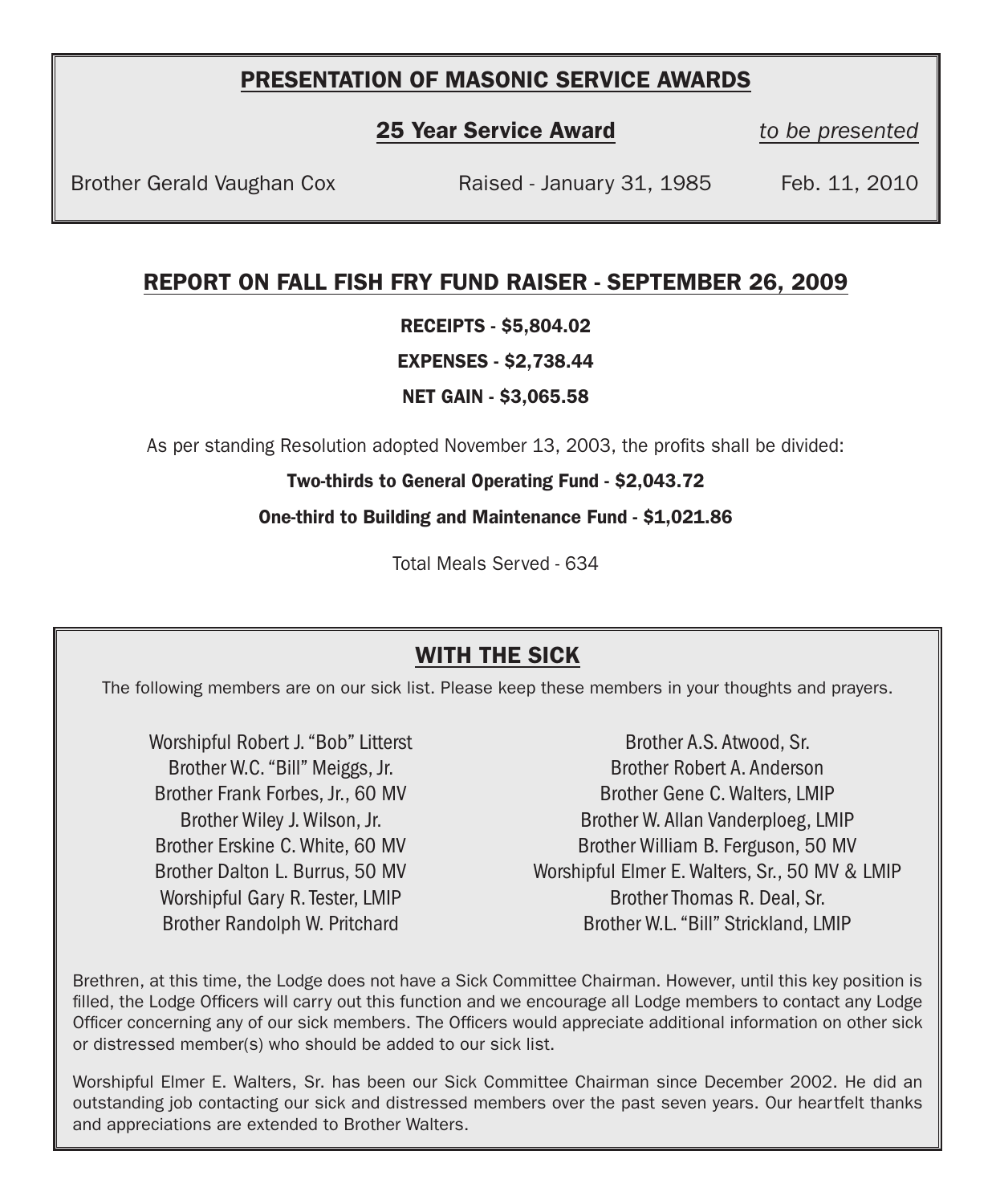#### JANUARY - MARCH SCHEDULE OF EVENTS / MEETINGS DATES Please Note: Some events are subject to change, please visit the Lodge web site at www.lakedrummond178.org for an up to date listing of events.

| Mon          | Jan | 4  | Bethel No. 11 Job's Daughters, 7:00 PM @ Lake Drummond                                                                   |
|--------------|-----|----|--------------------------------------------------------------------------------------------------------------------------|
| <b>Tues</b>  | Jan | 5  | South Norfolk No. 339 Stated 7:30 PM, Dinner 6:30                                                                        |
| <b>Thurs</b> | Jan | 7  | Berkley No. 167 Stated 7:30 PM Dinner 6:30<br>Lake Drummond work if needed.                                              |
| Mon          | Jan | 11 | Victory Chapter 16 OES Stated 7:30 PM @ Lake Drummond                                                                    |
| <b>Tues</b>  | Jan | 12 | Doric #44 Stated 7:30, Dinner 6:30                                                                                       |
| <b>Thurs</b> | Jan | 14 | Lake Drummond Stated 7:00 PM, Dinner 6:30                                                                                |
| Mon          | Jan | 18 | Bethel No. 11 Job's Daughters, 7:00 PM @ Lake Drummond                                                                   |
| Tues         | Jan | 19 | Indian River No. 252 Stated 7:30 PM Dinner 6:30                                                                          |
| <b>Thurs</b> | Jan | 21 | Lake Drummond work night 7:00 PM, refreshments at 6:00                                                                   |
| Mon          | Jan | 25 | Victory Chapter OES 7:30 PM Birthday Night @ Lake Drummond                                                               |
| Tues         | Jan | 26 | Cradock RAC No.72 Stated 7:30 PM, Covered dish dinner 6:30                                                               |
| Wed          | Jan | 27 | Great Bridge No. 257 Stated 7:30 PM, Dinner 6:30                                                                         |
| <b>Thurs</b> | Jan | 28 | Lake Drummond Dark working on Grand Masters Visit                                                                        |
| Fri          | Jan | 29 | Temple Set Up for Grand Masters visit @ Khedive Temple                                                                   |
| Sat          | Jan | 30 | Grand Master of Virginia to visit Khedive Temple 7:00 PM<br>DINNER AT 6:00 PM COOKED BY OUR OWN JUNIOR WARDEN RICK SMITH |
| Mon          | Feb | 1  | Bethel No. 11 Job's Daughters, 7:00 PM @ Lake Drummond                                                                   |
| <b>Tues</b>  | Feb | 2  | South Norfolk No. 339 Stated 7:30 PM, Dinner 6:30                                                                        |
| <b>Thurs</b> | Feb | 4  | Berkley No. 167 Stated 7:30 PM Dinner 6:30<br>Lake Drummond work if needed.                                              |
| Mon          | Feb | 8  | Victory Chapter OES 7:30 PM Star Point Night                                                                             |
| Tues         | Feb | 9  | Doric # 44 Stated 7:30, Dinner 6:30                                                                                      |
| <b>Thurs</b> | Feb | 11 | Lake Drummond 178 Stated District Deputy Official Visit                                                                  |
| Sat          | Feb | 13 | Victory Chapter 16 OES Membership Banquette 6:00 PM                                                                      |
| Mon          | Feb | 15 | Bethel No. 11 Job's Daughters, 7:00 PM @ Lake Drummond                                                                   |
| <b>Tues</b>  | Feb | 16 | Indian River 252 District Deputy Official Visit 7:30 PM                                                                  |
| <b>Thurs</b> | Feb | 18 | Lake Drummond work night 7:00PM, refreshments at 6:00                                                                    |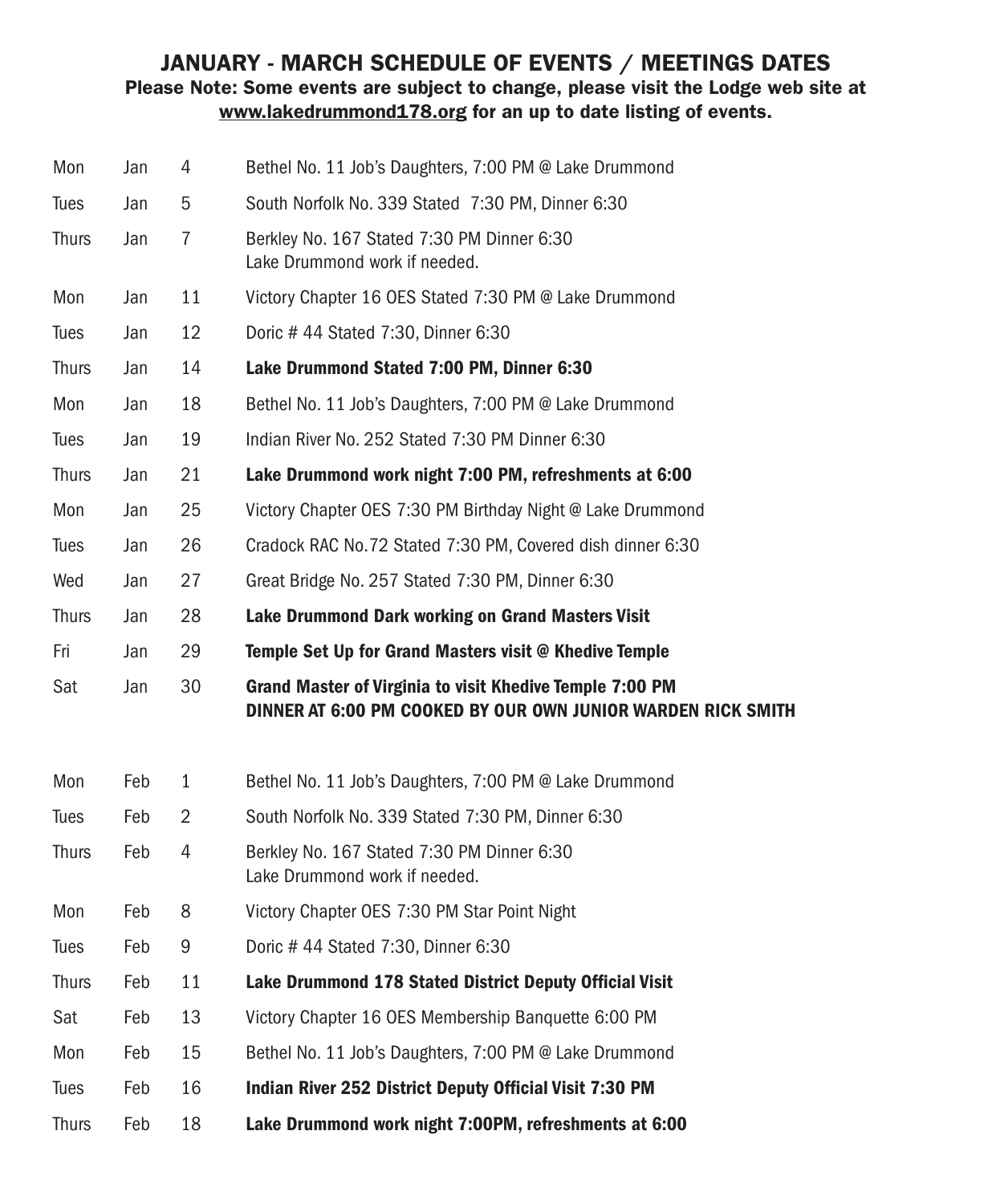| Mon          | Feb | 22           | Victory Chapter 16 OES stated 7:30 PM                                                    |
|--------------|-----|--------------|------------------------------------------------------------------------------------------|
| <b>Tues</b>  | Feb | 23           | Cradock RAC No.72 Stated 7:30 PM, Covered dish dinner 6:30                               |
| Wed          | Feb | 24           | Great Bridge 257 District Deputy Official Visit 7:30 PM                                  |
| <b>Thurs</b> | Feb | 25           | Lake Drummond work night 7:00 PM, refreshments at 6:00                                   |
|              |     |              |                                                                                          |
| Mon          | Mar | $\mathbf{1}$ | Bethel No. 11 Job's Daughters, 7:00 PM @ Lake Drummond                                   |
| <b>Tues</b>  | Mar | 2            | South Norfolk 339 District Deputy Official Visit 7:30 PM                                 |
| <b>Thurs</b> | Mar | 4            | Berkley No. 167 Stated 7:30 PM Dinner 6:30 - District Deputy Official Visit              |
| Sat          | Mar | 6            | Chesapeake - Portsmouth Council No. 155 Meeting 7:30 PM Cover Dish Dinner @ 6:30         |
| Mon          | Mar | 8            | Victory Chapter 16 OES stated, Election of Officers 7:30 PM                              |
| <b>Tues</b>  | Mar | 9            | Doric #44 Stated District Deputy Official Visit                                          |
| <b>Thurs</b> | Mar | 11           | Lake Drummond 178 Stated Meeting 7:00 PM, Dinner 6:00<br><b>Khedive Shriners Speaker</b> |
| Sat          | Mar | 13           | District Leadership Conference @ Gramby Street Temple Reg @ 8:30 AM Start @ 8:55         |
| Mon          | Mar | 15           | Bethel No. 11 Job's Daughters, 7:00 PM @ Lake Drummond                                   |
| Tues         | Mar | 16           | Indian River No. 252 Stated 7:30 PM, Dinner 6:30                                         |
| <b>Thurs</b> | Mar | 18           | Lake Drummond work night 7:00 PM, refreshments at 6:00                                   |
| Sat          | Mar | 20           | Victory Chapter 16 OES Installation of Officers 2:00 PM                                  |
| Tues         | Mar | 23           | Cradock RAC No.72 Stated 7:30 PM, Covered dish dinner 6:30                               |
| Wed          | Mar | 24           | Great Bridge No. 257 Stated 7:30 PM, Dinner 6:30                                         |
| <b>Thurs</b> | Mar | 25           | Lake Drummond work night 7:00 PM, refreshments at 6:00                                   |
| Mon          | Mar | 29           | Victory Chapter 16 OES stated 7:30 PM                                                    |

\*The Rt. Wor. Robert Reardon, 36th District, Ritual School is Dark the Months of July and August and will meet every Monday, 7:00 pm at Indian River No. 252, thereafter